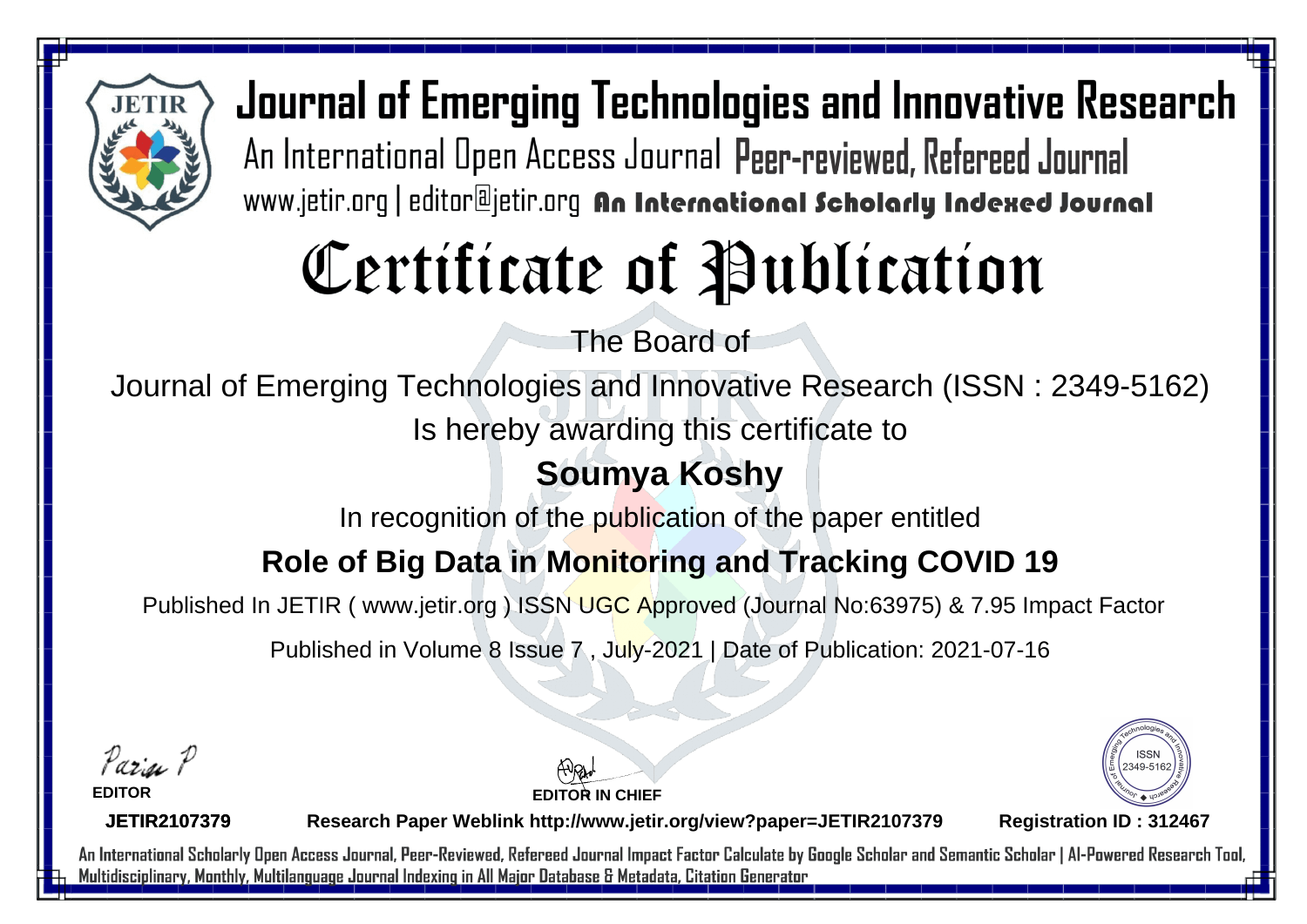

# Certificate of Publication

The Board of

Journal of Emerging Technologies and Innovative Research (ISSN : 2349-5162)

Is hereby awarding this certificate to

## **Akshara Aji**

In recognition of the publication of the paper entitled

### **Role of Big Data in Monitoring and Tracking COVID 19**

Published In JETIR ( www.jetir.org ) ISSN UGC Approved (Journal No: 63975) & 7.95 Impact Factor

Published in Volume 8 Issue 7 , July-2021 | Date of Publication: 2021-07-16

Parin P

**EDITOR**

**EDITOR IN CHIEF**



**JETIR2107379**

**Research Paper Weblink http://www.jetir.org/view?paper=JETIR2107379 Registration ID : 312467**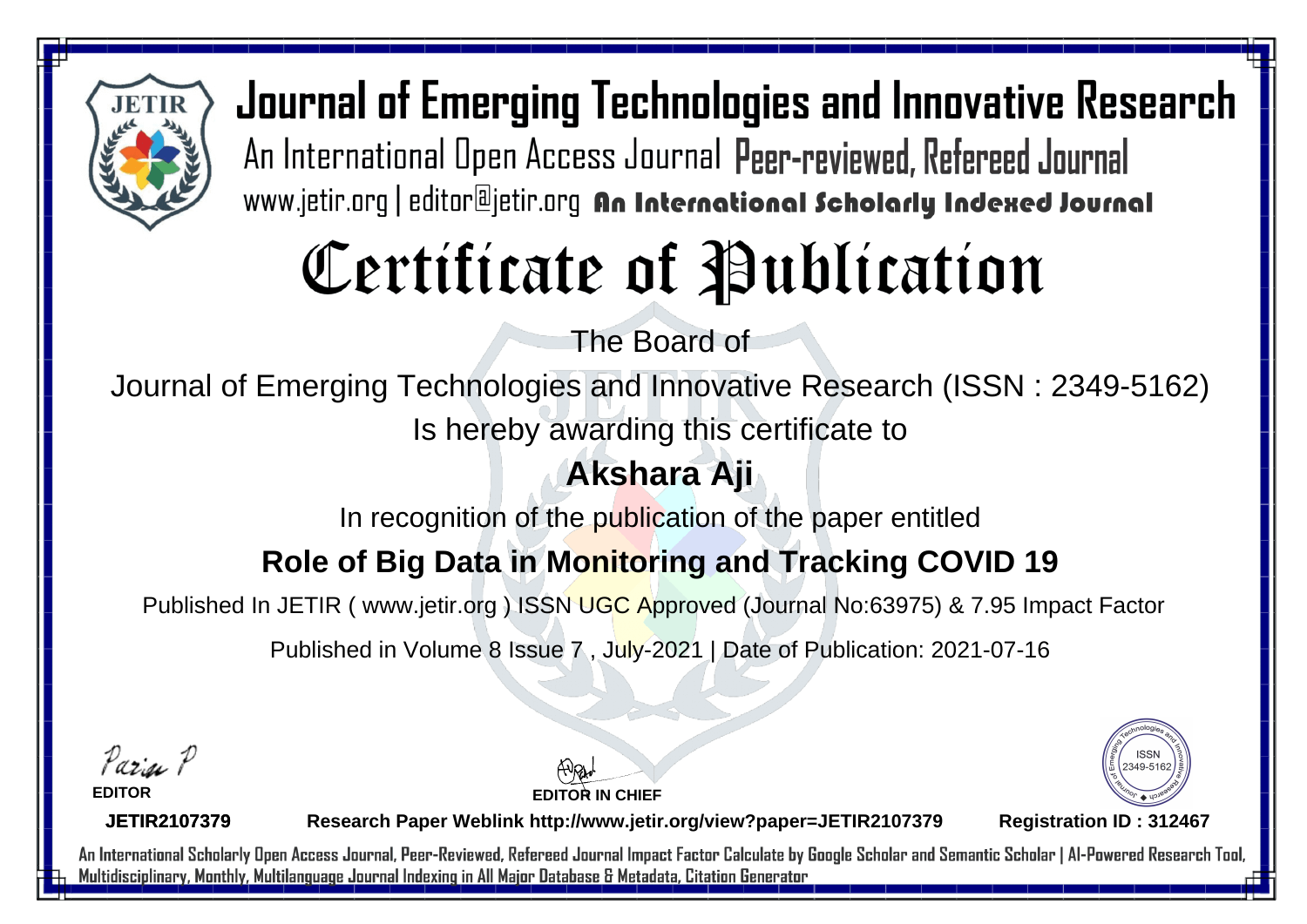

# Certificate of Publication

The Board of

Journal of Emerging Technologies and Innovative Research (ISSN : 2349-5162)

Is hereby awarding this certificate to

## **Cini Joseph**

In recognition of the publication of the paper entitled

### **Role of Big Data in Monitoring and Tracking COVID 19**

Published In JETIR ( www.jetir.org ) ISSN UGC Approved (Journal No: 63975) & 7.95 Impact Factor

Published in Volume 8 Issue 7 , July-2021 | Date of Publication: 2021-07-16

Parin P

**EDITOR**

**EDITOR IN CHIEF**



**JETIR2107379**

**Research Paper Weblink http://www.jetir.org/view?paper=JETIR2107379 Registration ID : 312467**